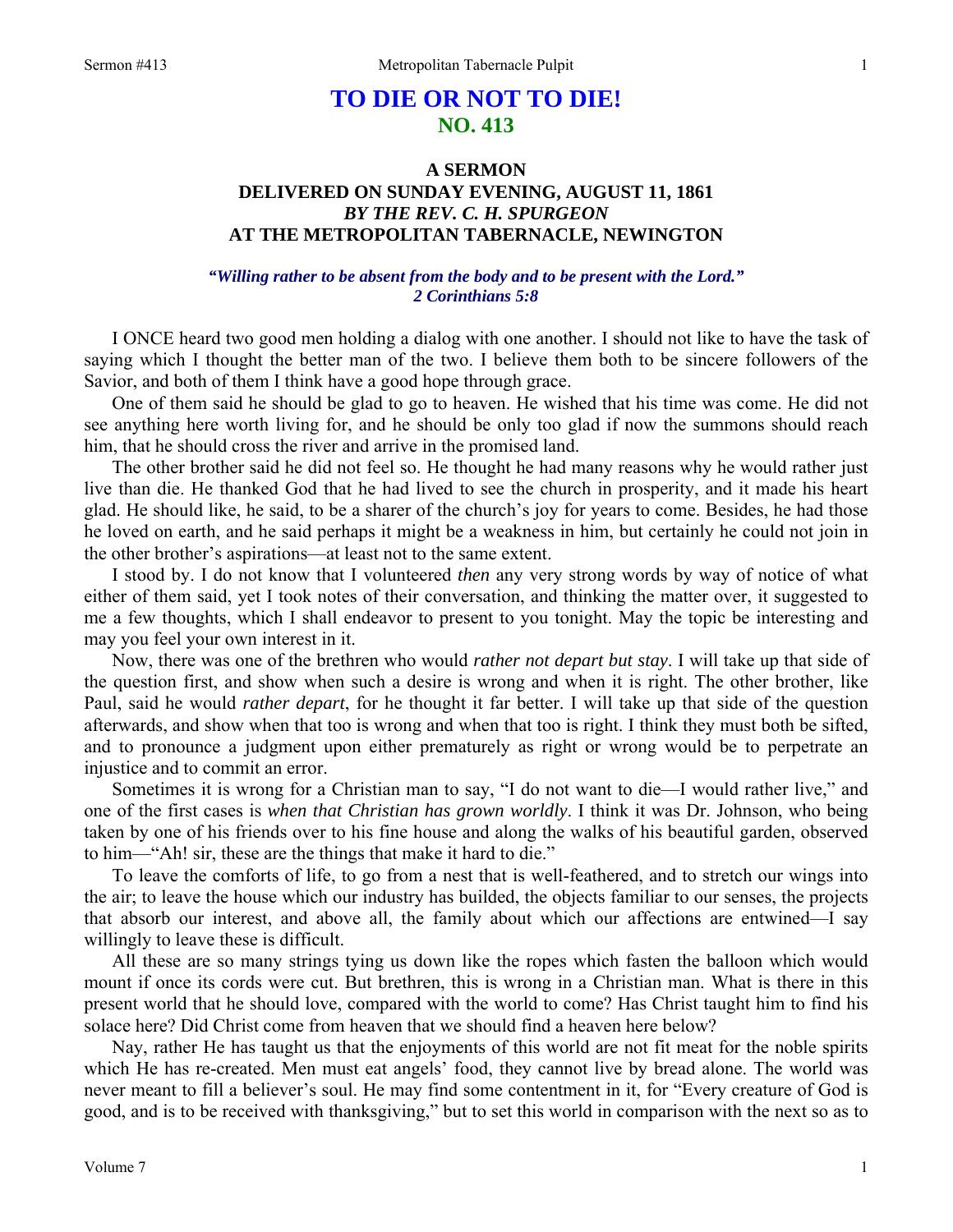be unwilling to let it go in order to receive the crown of life—this were folly, this were madness, this were wickedness in the godly man. In such a sense as that the thing is wrong.

And again, when the Christian wishes to stay here, *because he has a secret fear of dying*, it is wrong. Brethren, I would not speak harshly to those who, "by fear of death are all their lifetime subject to bondage," but I would speak encouragingly to them. What did Christ come into the world for? He came to deliver those who are subject to this bondage and did Christ come in vain?

Nay, brethren, then let us shake off these chains. They are unworthy of the men who have a part and lot in Christ Jesus the Redeemer. Afraid to die! Why, you are afraid of a stingless enemy—afraid of a shadow. Nay, you are afraid of heaven's own portals, you are afraid of your Father's black servant whom He sends to bring you to Himself!

Be more afraid of living than of dying, for there are more fears in life than in death. In fact, to the Christian there is no fear in death. "Oh, but," say you, "the pains and groans of death!" "No," say I, "they are the pains and groans of life." There are no pains and groans in death. Death occupies but an instant. 'Tis but, as it were, a pin's prick and all is over.

'Tis life that gives the pains. The sighs, the groans, and the strife, are not those of death, but those of life struggling against death, when the strong man will not yield himself. So says one of our poets:

> *"How deep implanted in the breast of man The dread of death! I sing its sovereign cure. Why start at death?—Where is he? Death arrived Is past; not come or gone; he's never here. Ere hope, sensation fails; black-boding man Receives, not suffers, death's tremendous blow."*

Brethren, when Jesus Christ died for our offenses, and was raised again for our justification, He "loosed the pains of death." Our old divines were wont to say—"Then there are only a few loose pains for the believer to suffer." Death seizes not the Christian with the strong grip of an officer of justice. Rather does death beckon the soul away to be present with the Lord.

Let those fear to die whose sins lie heavy on their consciences. Let those fear to die who have heaped sin upon sin, who have rejected the atonement, have trampled on the blood of sprinkling, have cast behind their backs the invitations of mercy, and live and die in their sins.

But you—you fear death—you whose sins are forgiven, you who are clothed in Jesu's righteousness, you to whom death is admission into immortality, you to whom death is but the end of dying, and the beginning of life—you fear death? Why sirs, surely you know not what spirit you are of. Such fear of dying is wrong in the Christian. Let him strive against it, and by getting more grace, let him overcome his dread.

Then again, if the Christian's fear of dying is *the result of his doubting his interest in Christ*, that is wrong. We have no right to doubt. "He that believeth and is baptized shall be saved," but some read it as though it said, "He that doubteth shall be saved." In this very verse, the apostle says, "We are always confident."

Now, some divines hate the very word "confidence" and some professors of religion think that a Christian has nothing to do with confidence. And yet, the apostle says, "We are always confident." And indeed, the apostle knew what was the proper spirit for a believer—not that he might not be trembling between death and life, between hope and fear, with "ifs," and "buts," and "peradventures," for his only rocks.

No, that is not the spirit of a child of God. One would think, to hear some men talk, that the atonement of Christ was a quagmire, a bog, or bending ice, which might give way under our feet. But beloved, it is not so. It is a rock more lasting than the rocks on which this earth is piled, and more enduring than the solid columns which support heaven's starry roof.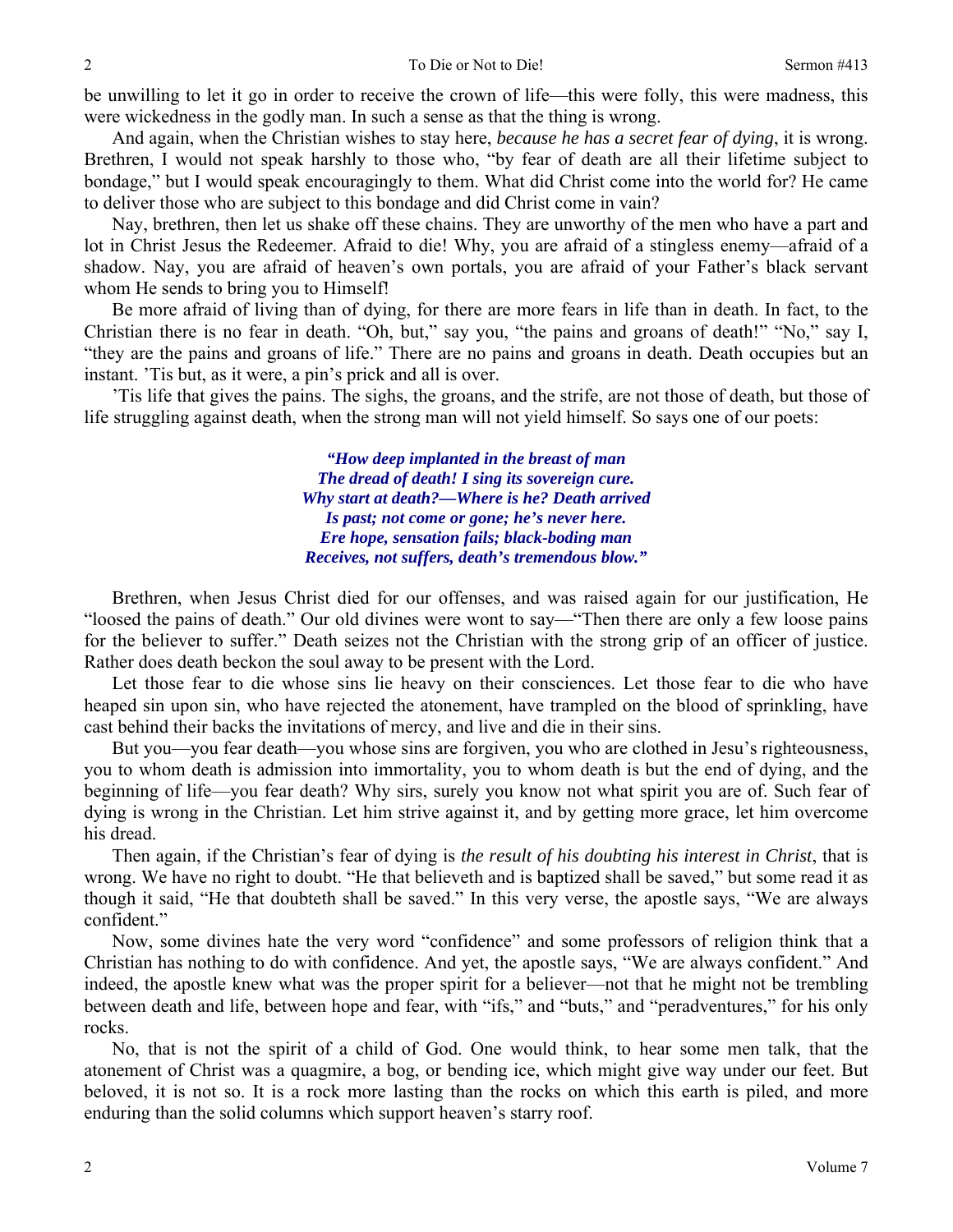Why fear then? Why doubt? Why tremble? Such pining after life, such fears of death, because we doubt our Savior, are disreputable in a Christian man. Let us seek to overcome them, that so, being always confident, we may be willing to depart, which is far better.

One more point I ought not to pass over here, albeit I do not know in which scale to put it—whether to call it right or wrong. When the Christian had rather stay here *because he has a large family dependent upon him*, and he says, "How can I die?" "Ah!" he says, "the apostle Paul had not a house to maintain and a responsible business to manage for the support of his dependent household. He lived in single blessedness, and when he journeyed he took all his stock-in-trade with him. But if I were to die just now, I should leave my widow without provision, and my children would be all but penniless orphans."

Well now, that is a right consideration. The religion of Christ does not teach us to deny our natural affections, and if any man desires not to provide for his own household, he is worse than a heathen man and a publican. But mark, if that care get to be disturbing care, if it is a distrustful care as to God's providence, then it is wrong, for many a time has a believer closed his eyes in perfect peace, though he knew that he left his dear ones without a heritage, for he has put God's promise between his lips— "Leave thy fatherless children, and let thy widow trust in me."

I think I may tell a story that might aptly illustrate this. Though some be here whom it concerns, the name not transpiring it can do no hurt. I have heard of a poor laboring man, whose children were at that time struggling for their bread, and suddenly the pangs of death came on him. And as he lay dying, this was the legacy he left his children—children, mark you, who are at this day, many of them rich, and all of them together with his widow to her dying day, have been comfortably provided for.

He said to his wife, as he was dying—"You will find so many shillings in that box over there"—and you would think he was going to say, "Take care of it, it is the last I have." But no. He said, "I owe just that sum of money to Mrs. So-and-So down in the village, take it and pay her. It is all I owe in the world, and then I can die content."

As a Christian man he died, and left to his children a better heritage than many a peer of the realm has bestowed, though he has given estates over the acres of which a bird's wing might flag in the attempt to fly. And I say from that very moment—and there are those here who can bear me witness from that very moment, that man's family rose in circumstances. From that very instant, they began to rise in respectability and position in life, and they make it their boast that their father left them such a heritage as that.

Oh! Christian man, you may in the strength of an unwavering faith in God close your eyes in peace. Let not your social position too much disturb you, but while you make all the provision you can, let not your provision ever stint you in your generosity to Christ's cause, or mar the peace with which you go to your death-pillow.

He that has been with you will also be with your seed. I cannot boast many years of observation—I cannot say as David did—"I have been young and now am old, yet have I not seen the righteous forsaken, nor his seed begging bread," but there be many grey-headed ones who can say that, and set to their seal that God is true.

Having thus brought out what I think the wrong side of the matter, let me now show you when I think it may be right for the believer to say, "I would rather live than die." And that is, first, *when he feels that he has not yet done much for his Master, and a field of labors is just opening before his eyes.*  "Oh!" says he, "I should not like to go to heaven yet, for I have done so little for Him on earth."

As a valiant soldier, with the field of battle in view, he wants to win a victory. The fight is just beginning and he has not had an opportunity of distinguishing himself. He has been in the rear-rank, and he says to himself, "I want an opportunity of rushing to the front and winning my new laurels, so that before the battle is over I may be distinguished for serving my country."

So many a young Christian may, with a noble ambition, say—"I do not want my part in the battle to be over yet. I had rather stay a little longer, till I have fought the good fight and finished my course."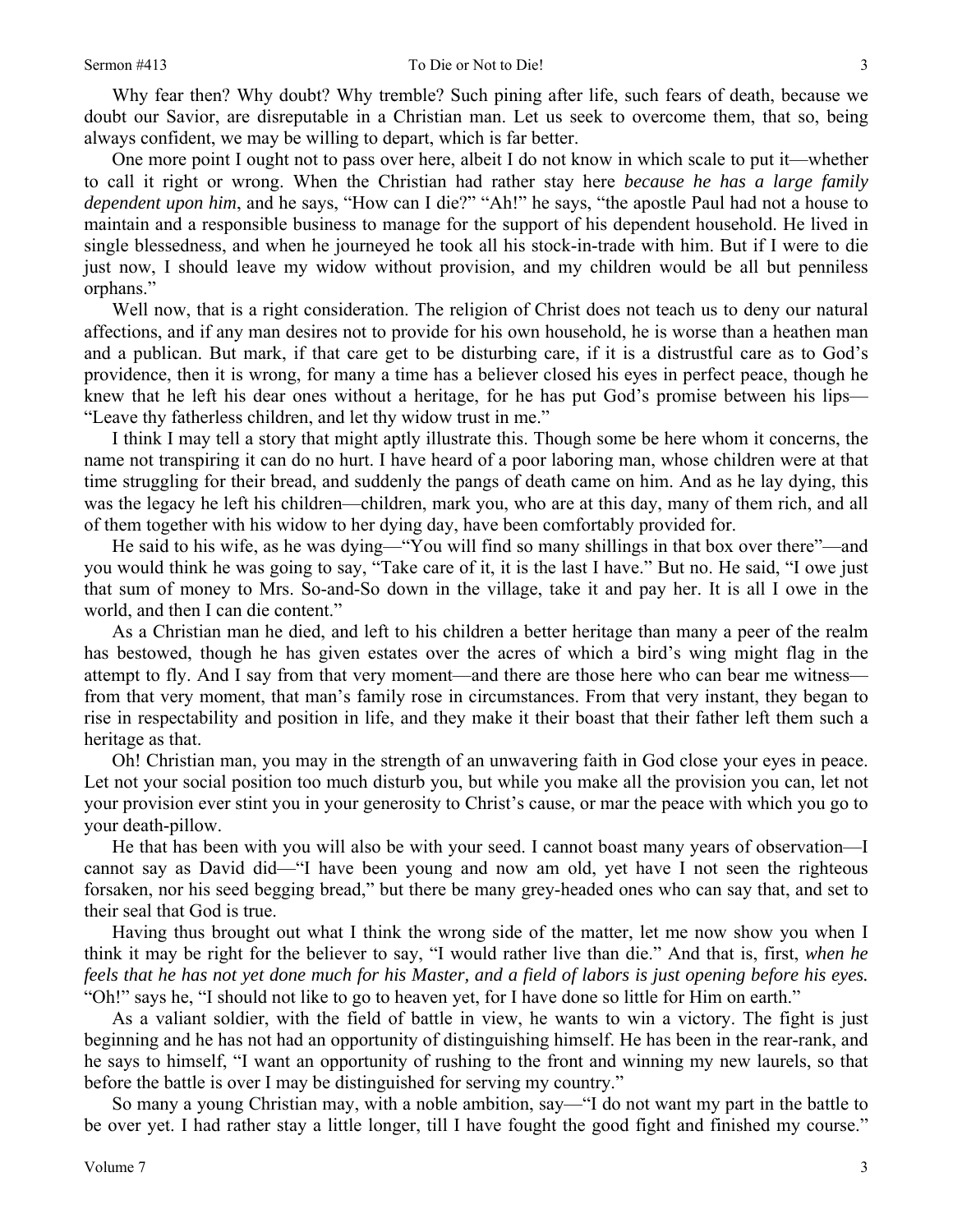Christian! Christian! if you say thus, who can blame you? Your desire to remain is commendable indeed.

But perhaps we have been long in the field, and we are saying—"I do not want to die yet, because the laborers are few. Oh! let me stay till I see others raised up to preach the Gospel that I love. Great Commander of our hosts, let my hand hold Your standard till another hand stronger than mine shall grasp it. Let me stand in the fore-front of the battle, till You find someone else to bear the world's opprobrium, and tug and toil for souls even in the very fire."

I can quote Carey, and Ward, and Pierre, who when they were laid down with sickness at Serampore, prayed that they might live a little longer, because every godly man in India was then worth a thousand. They seemed to say, "If any would come and take my place, gladly would I go to find repose. But I have to keep this gap, or guard this bulwark, oh Captain, call me not away, lest Your name be dishonored, and Your enemies get to themselves triumph."

If Elisha said, "My Father, my Father, my Father, the chariot of Israel, and the horsemen thereof" much more can you conceive the charioteer of God, who has long held in the rapid steeds, standing upright in his chariot, as he feels the death-film gathering over his eye, and he is about in sheer exhaustion to cast down the reins, because he can hold them no longer, you can hear him cry, "Let me just live until I can pass the reins to my successor's hands, and transfer, like Moses, the guardianship of Israel to a Joshua, who shall lead them into the promised land."

In those two cases, and there may be others—it would be allowable for the believer to say, "To abide in the flesh is more needful for *you*, and therefore I prefer rather to live than die."

I now take the second stage of the controversy and shall try to deal fairly with that. When is it right, and when is it wrong for a believer to wish to go to heaven?

First, it is wrong *when he wants to get there to get away from his work*. Sometimes, when we have got a hard task to do for the Lord, we wish that the rest would come, and we talk almost peevishly of the "rest that remains for the people of God." There are some lazy spirits who would like an everlasting Sabbath, when they might always sit still and do nothing. That is their notion of heaven—

#### *"There on a green and flowery mount, Our weary souls shall sit."*

My own constitutional idleness always makes me look forward to heaven as a place of rest, for in everything I do I am obliged to drive myself to do it for the Master's sake. And there be many, I dare say who suffer from a torpid and sluggish liver, to whom the thought of heaven as a place of rest is generally the paramount one.

Well, now, I do not think that we ought to wish to go to heaven to have done with work. Suppose you were to employ a laborer, and he came to you about ten o'clock in the morning, and said, "Master, it is a very hot day, I wish it was six o'clock at night." You would say, "Let me see, how many hours have you been at work—there is your money, take it and go. I want none of those laggard fellows about my premises that are always looking for six o'clock."

Or suppose you had another man engaged by the week, and you met him on Thursday, and he said, "I wish it was Saturday, sir, I wish it was Saturday night." "Ah," you would say, "a man that always looks for Saturday night is never worth his master's keeping. Just go on with your work till it is finished, and then when Saturday night comes it will be all the more welcome to you."

And yet, brethren, you and I have been guilty of that same unworthy listlessness with regard to the things of Christ. We have wanted to get away from the work. It was too hard and too hot for us, so we would even wish to skulk into heaven that we might repose our wearied souls upon the green and flowery mounts.

Now, all that is wrong. Get up with you, get up with you! "Six days shalt thou labour and do all that thou hast to do; but the seventh day is the Sabbath of the LORD thy God." If you murmur at the six days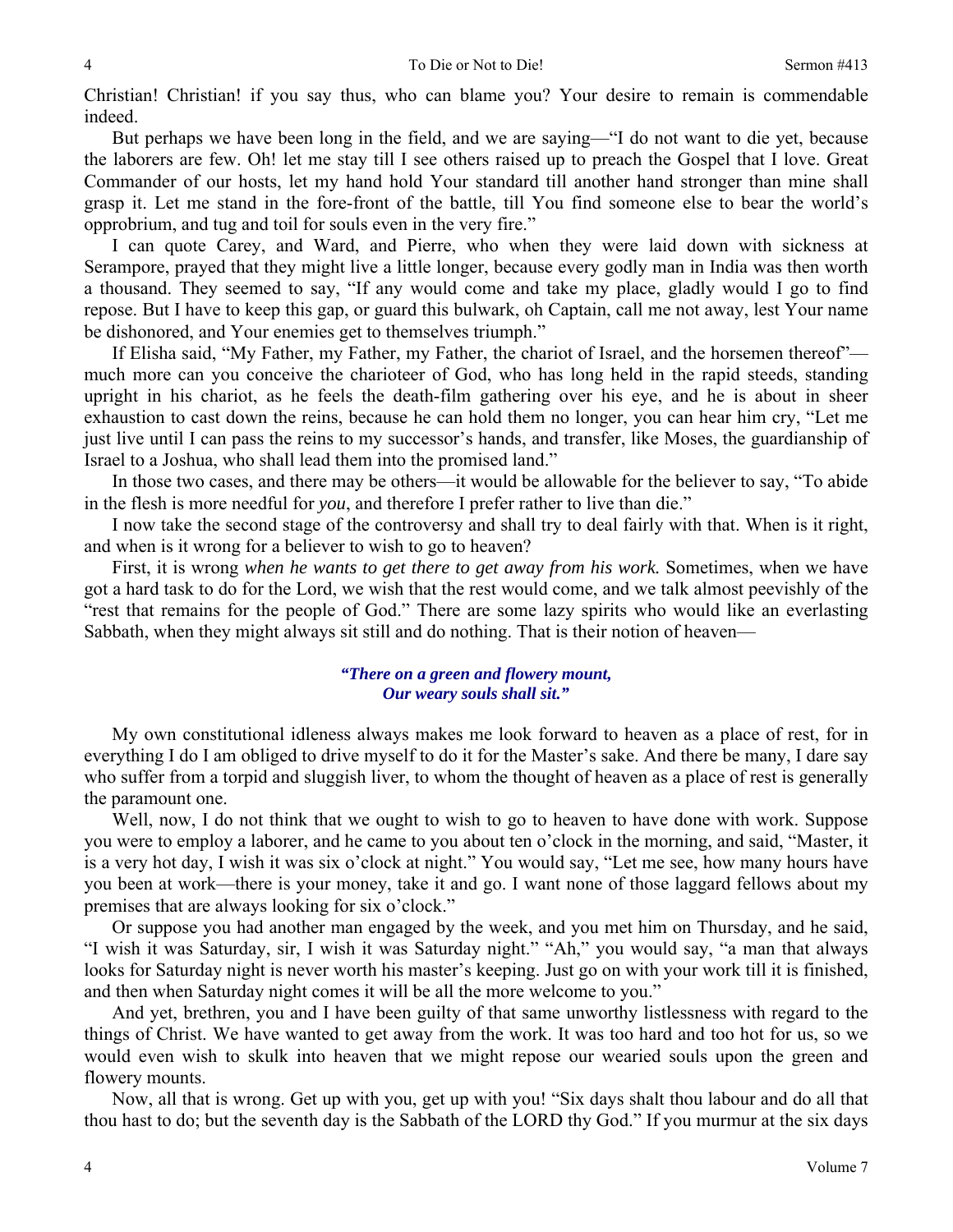of labor for Christ Jesus in His vineyard, how shall you hope to enjoy with Him the eternal Sabbatism that remains for the people of God?

Some, too, wish to get away from this world *because there is some little discouragement that they have met with in laboring for Christ*. Jonah thought he would rather go to Tarshish than to Nineveh. There are many spiritual Jonahs who had rather go to heaven than they would go to their pulpits again, or to the place where they have been taunted, ridiculed, and persecuted.

It is the same spirit of disobedience and unbelief. They want to get out of the work, and away from the discouragements of it, and so they say they would like to go home. I knew a man a little while ago and he who tells the tale knows by experience the truth of it—I knew a man who, thinking of his own responsibility, and of the solemn work which lay upon him, having met with some rough words, and being somewhat cast down, wished to go to heaven.

And he has been ashamed of himself ever since, for he thought within himself—what business had he the first time he met with an enemy, to say to his Captain, "Please let me go home." We have read this last week some excellent stories of valiant men. There are a few instances that ought perhaps to be told for our encouragement.

There was a certain officer in a certain battle, which we need not mention, but which ought to be called forever, "The Battle of the Spurs." This gentleman, finding there was no chance, rode as quickly as he could to Washington to say it was a mistake. Yes, of course that is what he went for, he was not at all afraid.

Of course he did not return home, because he did not like the look of the campaign, or thought there might be a chance of his being cut down. Perhaps that was not the reason. Perhaps he was a very brave man, and so he showed his back to the enemy, thinking that the back alone of so brave a man would be enough to confound his foes. Perhaps that was it.

And perhaps that may be the reason why you and I want to go to heaven when we get a little uncomfortable. But to tell you the truth, I suspect it was abominable cowardice. And I suspect it is the same with you and with me. We get cowardly and afraid of the world lest its opposition stain our pride. Afraid of Satan, whom it is our duty to resist, and tender of the flesh, which it is our great duty to mortify and not to pamper.

And withal we are distrustful of God as our helper. 'Tis then we fretfully say, "Let us go to heaven." I fancy I hear Martin Luther talking like that! Melancthon did it once, but Martin Luther said, "No, no, Melancthon, you are not going to heaven yet. I will not have it," and down he went, and prayed while Melancthon said, "Let me die, Luther." But Luther said, "No, we want you, and you are not to be let off yet, you must stand in the thick of the battle till the fight changes and victory is ours."

Thus, to wish to get away from our appointed place of trial and conflict, because of discouragements, is wrong in the extreme.

And some there be—I would not speak severely but truthfully—some there be who want to go to heaven, *to get away from the Lord's will on earth*. They have had so much pain, that they would like to be released from it. We cannot, we will not blame them. If we had the same sufferings, we should have the same desire.

But yet does it not sometimes amount to this, "Father, I see the cup is there, and I know I ought to drink it, but if the cup cannot pass from me, let me pass away from it"? Does it not sometimes amount to this, "This furnace is very hot, Lord, take me out of it to heaven at once"? Does it not come to this, "Lord, You have tried me so sorely. I do not like these trials. I have an objection to Your will, and I should like to be removed from the necessity of enduring it"?

Such people never do die, remember, for years afterwards, because the Lord knows they are not fit to die. When we want to die to get away from our pains, we generally keep on living. But when we are able to say, "Well, let it be as He wills. I would be glad to be rid of pain, but I would be content to bear it if it is God's will," then patience has had her perfect work, and it often happens that the Lord says, "It is well, My child. Your will is My will, and now it is My will that you should be with Me where I am."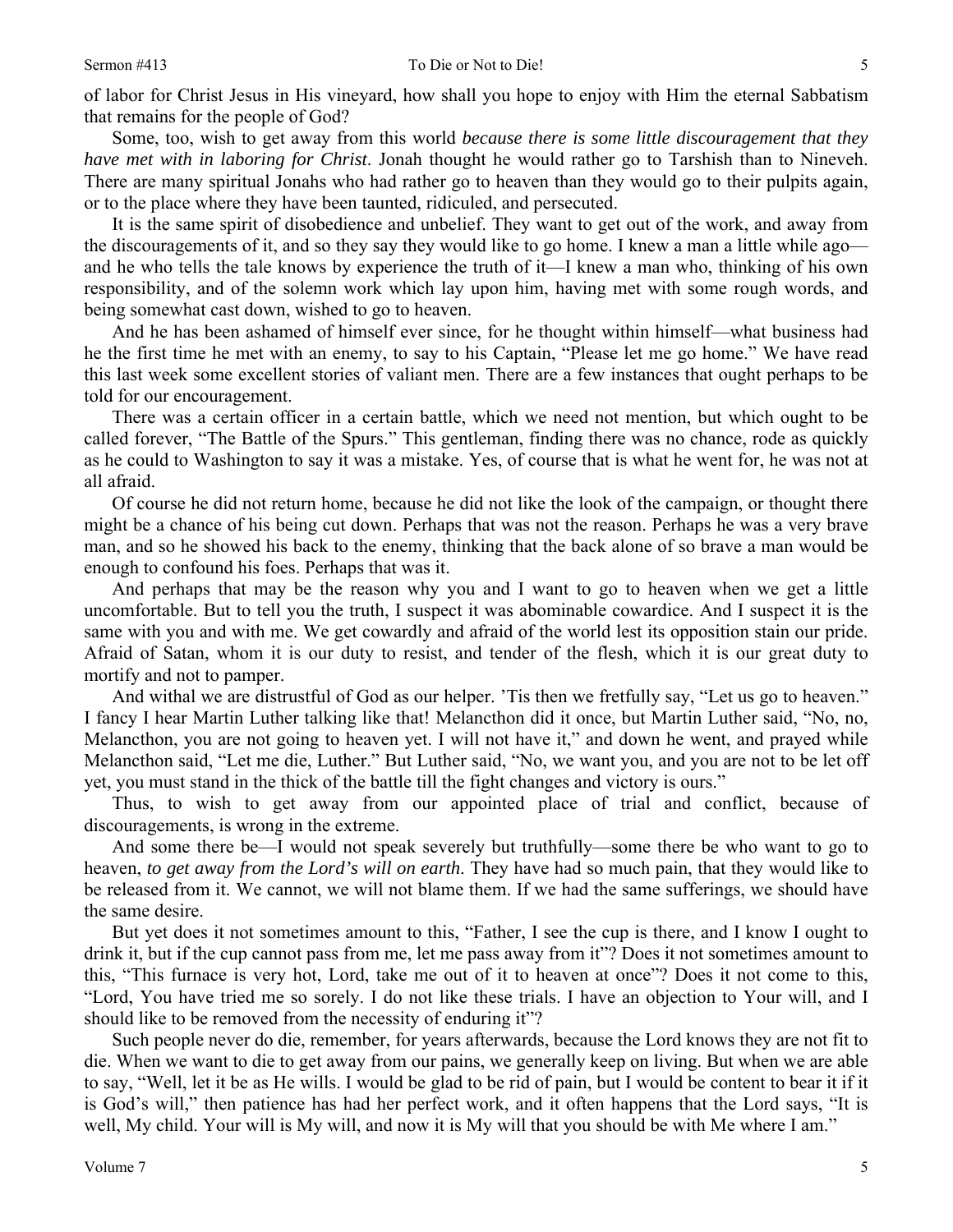And now, bear with me patiently, while I try to show when such a desire as this is not only undeserving of censure, but truly praiseworthy, exceedingly commendable, and eminently to be desired. Brothers and Sisters, if you long to go to heaven *because you are conscious of your daily sins and want to be rid of them*—if, seeing your perpetual mistakes, transgressions, and iniquities, you are saying,

> *"Sin, my worst enemy before, Shall vex my eyes and ears no more; My inward foes shall all be slain, Nor Satan break my peace again,"—*

it is a good desire, for to be perfectly holy is an aspiration worthy of the best of men. You may—I am sure you will—in the thought that you shall be without spot or wrinkle, or any such thing, say, "Jesus, make no tarrying, but quickly take Thy servant to Thyself."

Suppose, again, that *you wish to serve God better than you do*, and you say, "Oh! my Master, I cannot serve You here as I would. I would like to be removed to heaven, not that I might leave off serving You, but that I might serve You day and night in Your temple, that I might fly on Your errands, sing Your praises without ceasing, and adore You before Your face with raptures here unknown."

Then, inasmuch as it is a proper thing for the servant of God to desire to be a better servant, and a more faithful and obedient steward, it must be right and proper for him to long to be conformed unto his Master's image, that he may serve his Master without imperfection. Oh! methinks, brethren, this should be one of the strongest reasons to make us long to get from this world and gain the promised home.

Again, when you and I have been at the Lord's table, or in some service where we have had great enjoyment, we have gone home singing in our hearts,

> *"Now I have tasted of the grapes, I sometimes long to go Where my dear Lord the vineyard keeps, And all the clusters grow."*

You have had the earnest and you want to have the whole of the redemption money. You have tasted of Eschol's grapes, and you want to go and live in the land that flows with milk and honey. If you did not want to go, it would be as strange as it would be wicked.

Oh Jesu! When we have sipped Your love, we have longed to bathe in it. When we have tasted some of heaven's dewdrops, we have longed to drink of the river of God that is full of water. When we have come up some of the lower knolls of the hill, we have panted to climb the mountain's summit, and stand where God dwells in the high places of eternity.

> *"Hopeless of joy in aught below, We only long to soar, The fullness of His love to feel, And lose His smile no more.*

*"His hand, with all the gentle power, The sweet constraint of love, Hath drawn us from this restless world, And fixed our hearts above."* 

Such earnests make us pant for heaven and it cannot be wrong if such is the case.

Again, *when you have had near fellowship with Christ, when you have seen His face and leaned your head upon His bosom*, it would indeed be a strange thing if you did not wish to be with Him where He is. I would not believe that a woman loved her husband if she never cared for his company. The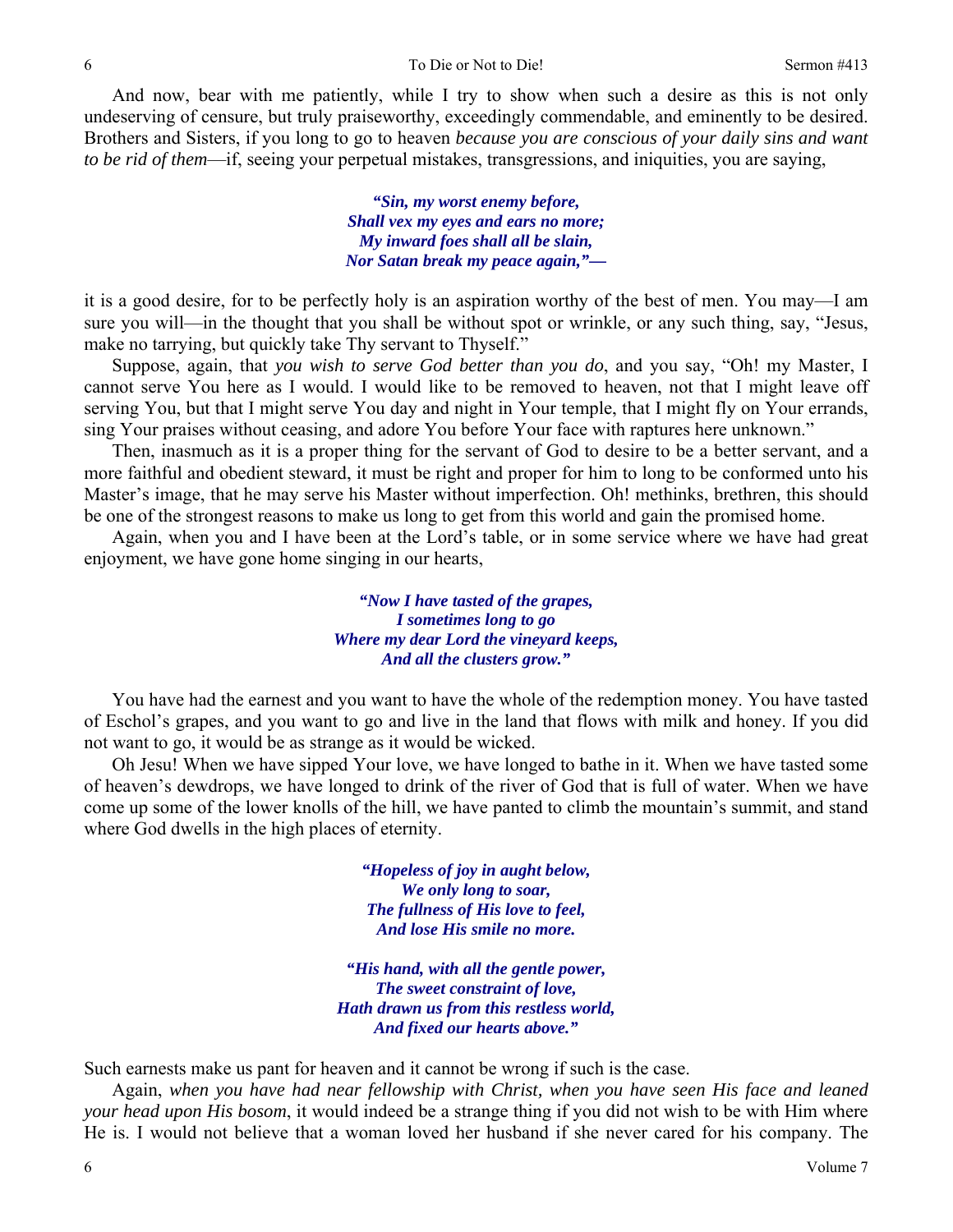affianced one has seen her betrothed husband but for a moment, and she wishes to see him again, and longs for the time when they shall never part again.

And so the heart that is affianced to Christ longs to be happy, pants for His embrace, and to sit with Him at the marriage supper. If I were to compare Christ with wine, I would say He is such wine that the more you drink, the more you long to drink. If I compare Him to food—though He stops one hunger, He gives us another.

Oh! I think that was a splendid thought of Rutherford's, when, having floated upon the river of Christ's fellowship, he said—"Oh! that my ship would sink and founder in the sea! Oh! that it would go down till forty fathoms of His love should reach over the mast head of my highest thoughts! Oh! to be swallowed up in Christ, to be lost in Him, as the ray is lost in the sun, and the drop in the sea!"

If you did not long for this it would be a shame indeed! If you did not long to see His face it would seem as though you had no love to Him, and would never be conformed in His image.

Brethren, I shall say no more, except to put these few thoughts together. You are a child—he is not a loving child who does not wish to see his father's face. How some of us used to long for the holidays! We used to make a little almanac, and put down the days, and mark them off one by one. Six weeks before the time we would begin to count how many days there were, and every morning we would say there was one day the less before we went home. Either he is a bad child, or he has a bad father, who does not want to go home.

Now, we have got a good and blessed Father, and I hope He has made us His true children, and we want to see His face. We long for the time when we shall no longer be under tutors and governors, but shall come home to enjoy the inheritance.

Brethren, we are also laborers. It were a strange thing if the laborer did not wish to achieve the end of his toils. It were indeed a strange thing if, industrious though he be, he did not prefer the end of his toils to the beginning. It were contrary to nature, and I think contrary to grace, if the husbandman did not long for the harvest, and if he that toils did not desire to receive the reward.

We are not only laborers, brethren, but mariners—mariners who are often tempest-tossed. The sails are rent to ribands, the timbers are creaking, the ship drives along before the blast—who does not want to get into port? Which man among you does not desire to say—"See, the harbor is near. Lo, the red lights." Who among you would not wish to cast anchor now, and say, "I have passed the floods and now I am come to my desired haven"?

Beloved, we are not only mariners but pilgrims—pilgrims of the weary foot, having here no continuing city. Who does not want to get to his home?

> *"Home, home, sweet home! There's no place like home!"*

Heaven is my home and there is no place like heaven! Nay, if you put me in a palace, it is not my home. Nay, though the world were at my feet, it were not my home. Home! home! who will not long for home?

And last, what soldier does not long for victory? He would not shun the fight, but he wishes it were triumphantly over. He does not turn his back, but breasting the foe, he marches on with deadly tramp, with bayonet fixed, keeping the line, till, going over the dead bodies of his enemies, at last he reaches the camp, takes it by storm, and puts the banner of his country where once waved the standard of his foe.

What Roman soldier did not anticipate the triumph, brethren? What Roman cohort did not expect to join in the triumphal procession? What great commander did not aspire to the vote of thanks at the capitol? Let us then pant for home. It is the end of the battle. It is the reward of victory. Let us not long for heaven to escape from the fight, but as a victory that is the result of it.

And now, what do you say? Do you say,